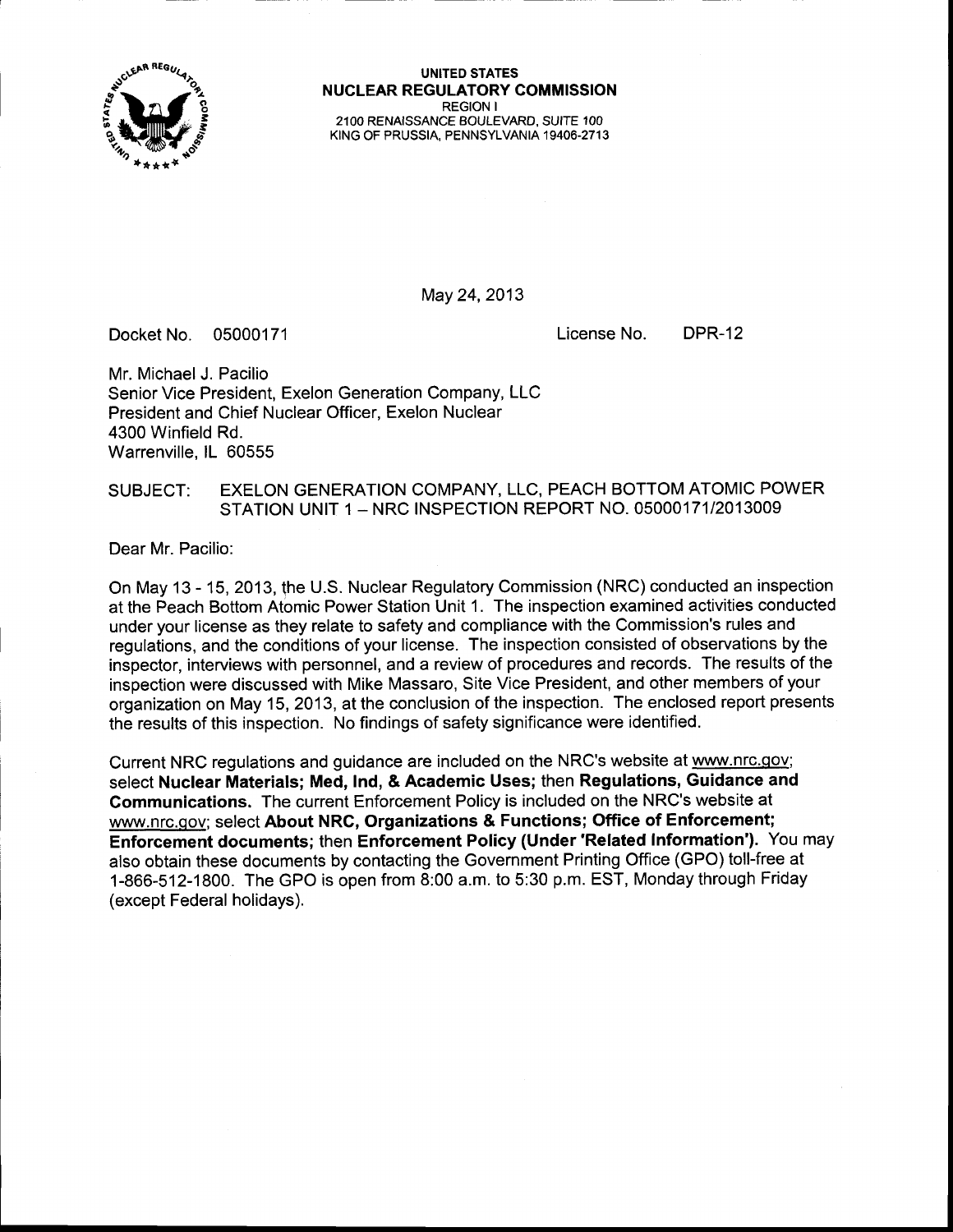M. Pacilio <sup>2</sup>

Please contact Laurie Kauffman at (610) 337-5323 if you have any questions regarding this matter.

Sincerely,

Marc S. Ferdas, Chief Decommissioning Branch Division of Nuclear Materials Safety

Enclosure: Inspection Report No. 05000171/2013009

cc w/encl: Distribution via ListServ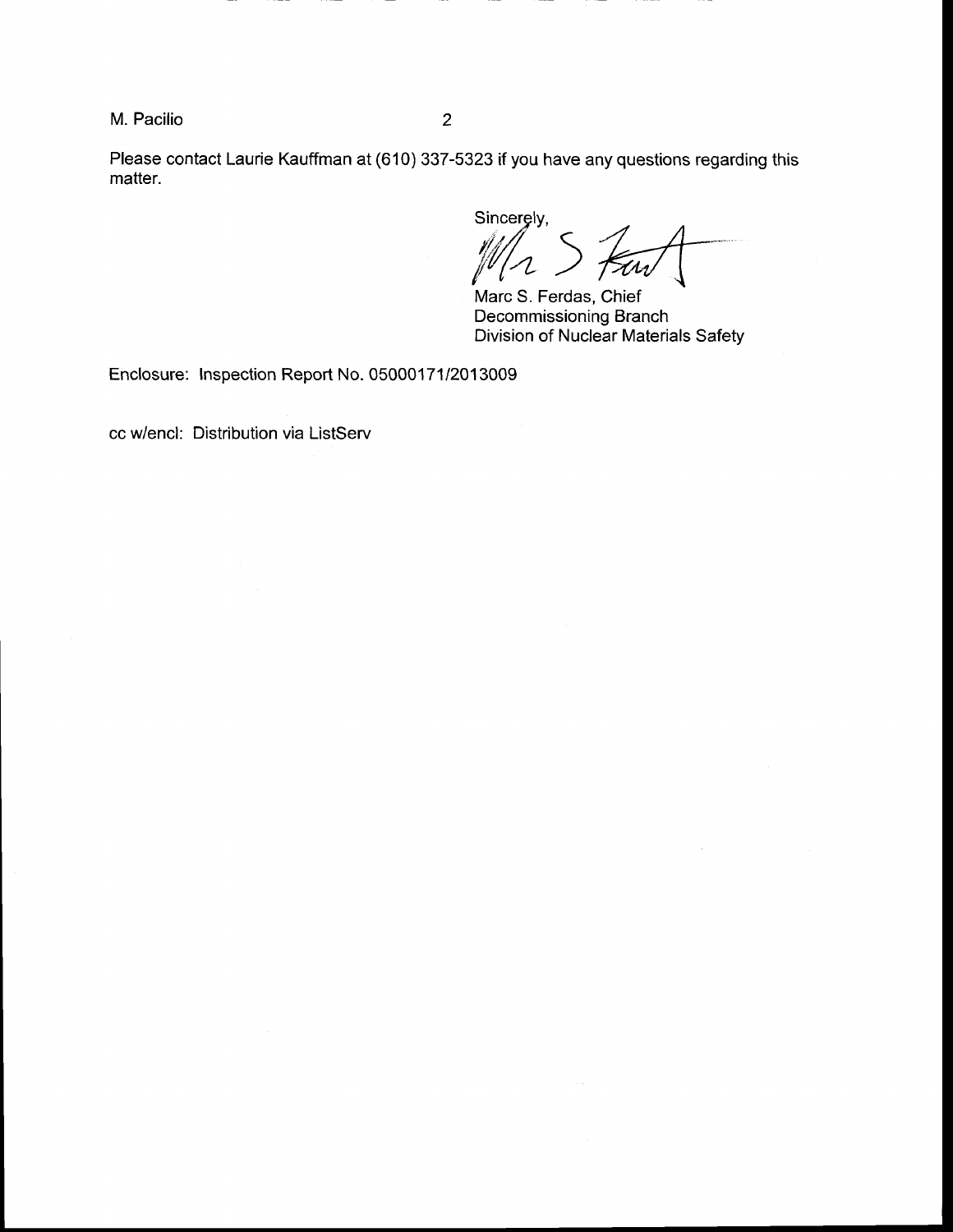M. Pacilio <sup>2</sup>

Please contact Laurie Kauffman at (610) 337-5323 if you have any questions regarding this matter.

Sincerely,

### Original signed by Marc S. Ferdas

Marc S. Ferdas, Chief Decommissioning Branch Division of Nuclear Materials Safety

Enclosure: Inspection Report No. 0500017112013009

cc w/encl: Distribution via ListServ

| Distribution w/encl: (via E-mail)    |                                                                    |
|--------------------------------------|--------------------------------------------------------------------|
| W. Dean, RA                          | (R1ORAMAIL Resource)                                               |
| D. Lew, DRA                          | (R1ORAMAIL Resource)                                               |
| D. Roberts, DRP                      | (R1DRPMAIL Resource)                                               |
| M. Layton, DRP                       | (R1DRPMail Resource)                                               |
| C. Miller, DRS                       | (R1DRSMail Resource)                                               |
| J. Clifford, DRS                     | (R1DRSMail Resource)                                               |
| M. Gray, DRP                         |                                                                    |
| S. Barber, DRP                       |                                                                    |
| A. Turilin, DRP                      |                                                                    |
| S. Hansell, DRP, SRI                 |                                                                    |
| A. Ziedonis, DRP, RI                 |                                                                    |
| S. Schmitt, DRP, AA                  |                                                                    |
| D. Huyck, RI, OEDO                   |                                                                    |
| R. Lorson, DNMS                      |                                                                    |
| D. Collins, DNMS                     |                                                                    |
| M. Ferdas, DNMS<br>L. Kauffman, DNMS |                                                                    |
| B. Watson, FSME                      |                                                                    |
| S. Giebel, FSME                      |                                                                    |
| <b>RidsNrrPMPeachBottom Resource</b> |                                                                    |
| RidsNrrDorlLpl1-2 Resource           |                                                                    |
| <b>ROPreports Resource</b>           |                                                                    |
|                                      | DOCUMENT NAME: G:\WordDocs\Current\Insp Letter\LDPR-12.2013009.doc |

ML13148A046

### SUNSI Review Complete: LKauffman

After declaring this document "An Official Agency Record" it will be released to the Public.

To receive a copy of this document, indicate in the box: "C" = Copy w/o attach/encl "E" = Copy w/ attach/encl "N" = No copy

| II OFFICE | DNMS/RI      | N | DNMS/RI    | N |  |  |
|-----------|--------------|---|------------|---|--|--|
| ll NAME   | LKauffman/lk |   | MFerdas/mf |   |  |  |
| II DATE   | 05/24/2013   |   | 05/24/2013 |   |  |  |

OFFICIAL RECORD COPY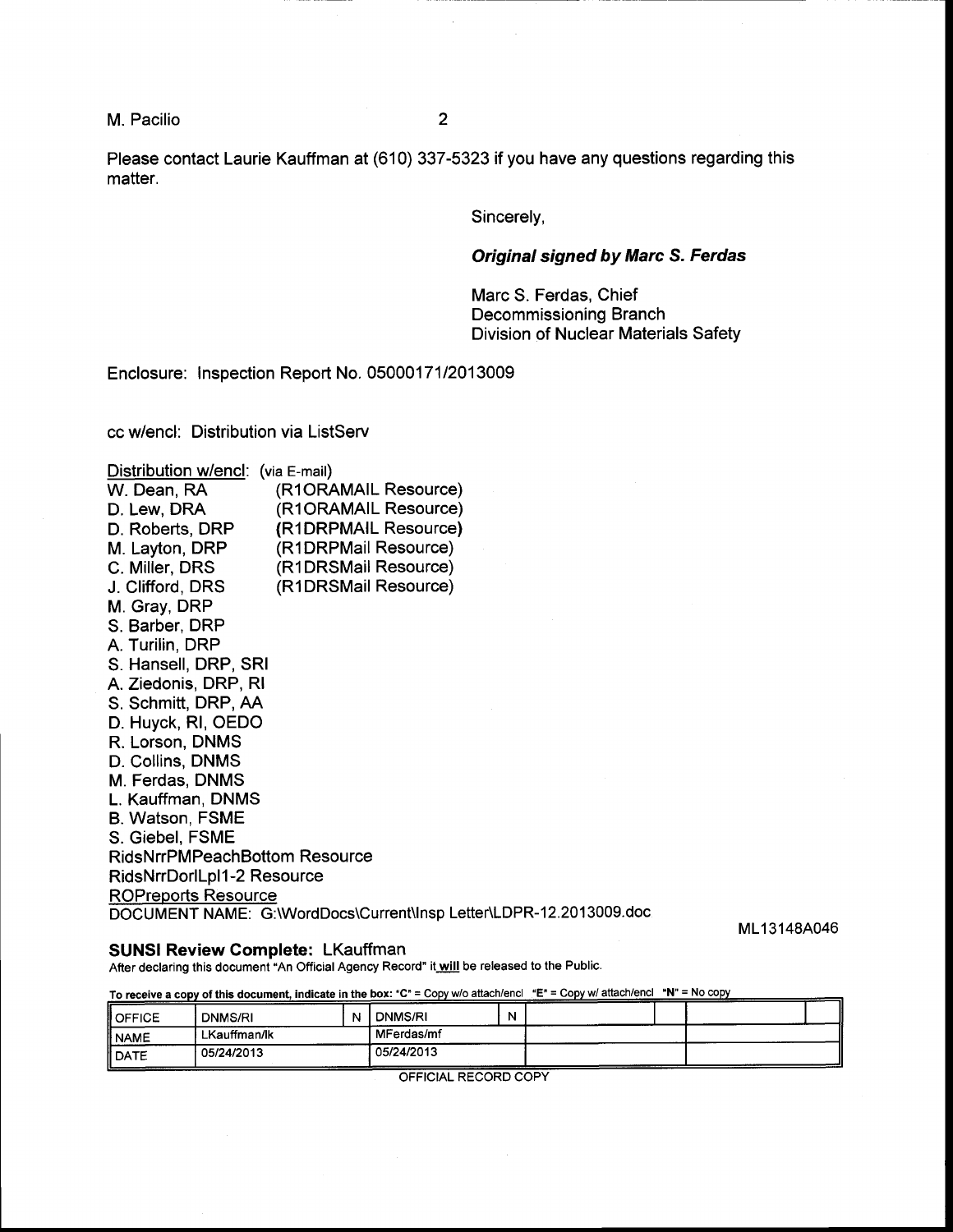# U.S. NUCLEAR REGULATORY COMMISSION REGION <sup>I</sup>

## INSPECTION REPORT

| Inspection No.           | 05000171/2013009                                                                                                |
|--------------------------|-----------------------------------------------------------------------------------------------------------------|
| Docket No.               | 05000171                                                                                                        |
| License No.              | <b>DPR-12</b>                                                                                                   |
| Licensee:                | Exelon Generation Company, LLC (Exelon)                                                                         |
| Facility:                | Peach Bottom Atomic Power Station Unit 1 (PB-1)                                                                 |
| Address:                 | 1848 Lay Road<br>Delta, Pennsylvania 17314-9032                                                                 |
| <b>Inspection Dates:</b> | May 13 - 15, 2013                                                                                               |
| Inspector:               | Laurie A. Kauffman<br><b>Health Physicist</b><br>Decommissioning Branch<br>Division of Nuclear Materials Safety |
| Approved By:             | Marc S. Ferdas, Chief<br>Decommissioning Branch<br>Division of Nuclear Materials Safety                         |

Document Name: G:\WordDocs\Current\Insp Report\RDPR-12.2013009.doc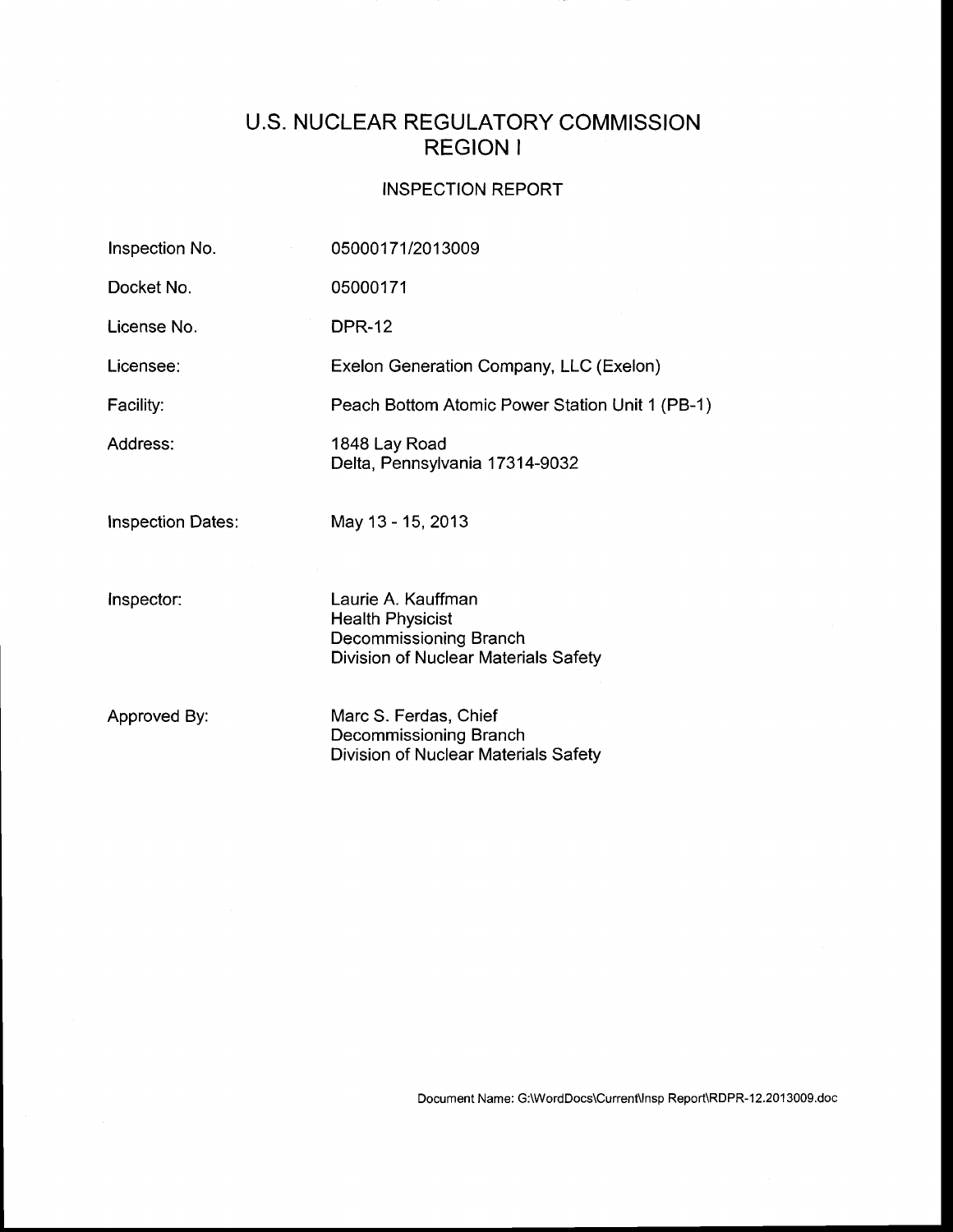## EXECUTIVE SUMMARY

### Exelon Generation Company, LLC Peach Bottom Atomic Power Station Unit <sup>1</sup> NRC Inspection Report No. 0500017112013009

A routine announced safety inspection was conducted on May 13 through 15,2013 at PB-1 . The inspection included a review of operations, management oversight, maintenance, corrective action program implementation, and plant support activities while in safe storage (SAFSTOR) status. The inspection consisted of observations by the inspector, interviews with Exelon personnel, and a review of procedures and records. The NRC's program for overseeing the safe operation of a shut-down nuclear power reactor is described in Inspection Manual Chapter (IMC) 2561, "Decommissioning Power Reactor Inspection Program." There are currently no ongoing decommissioning activities being conducted at PB-1. Based on the results of this inspection, no findings of safety significance were identified.

ii.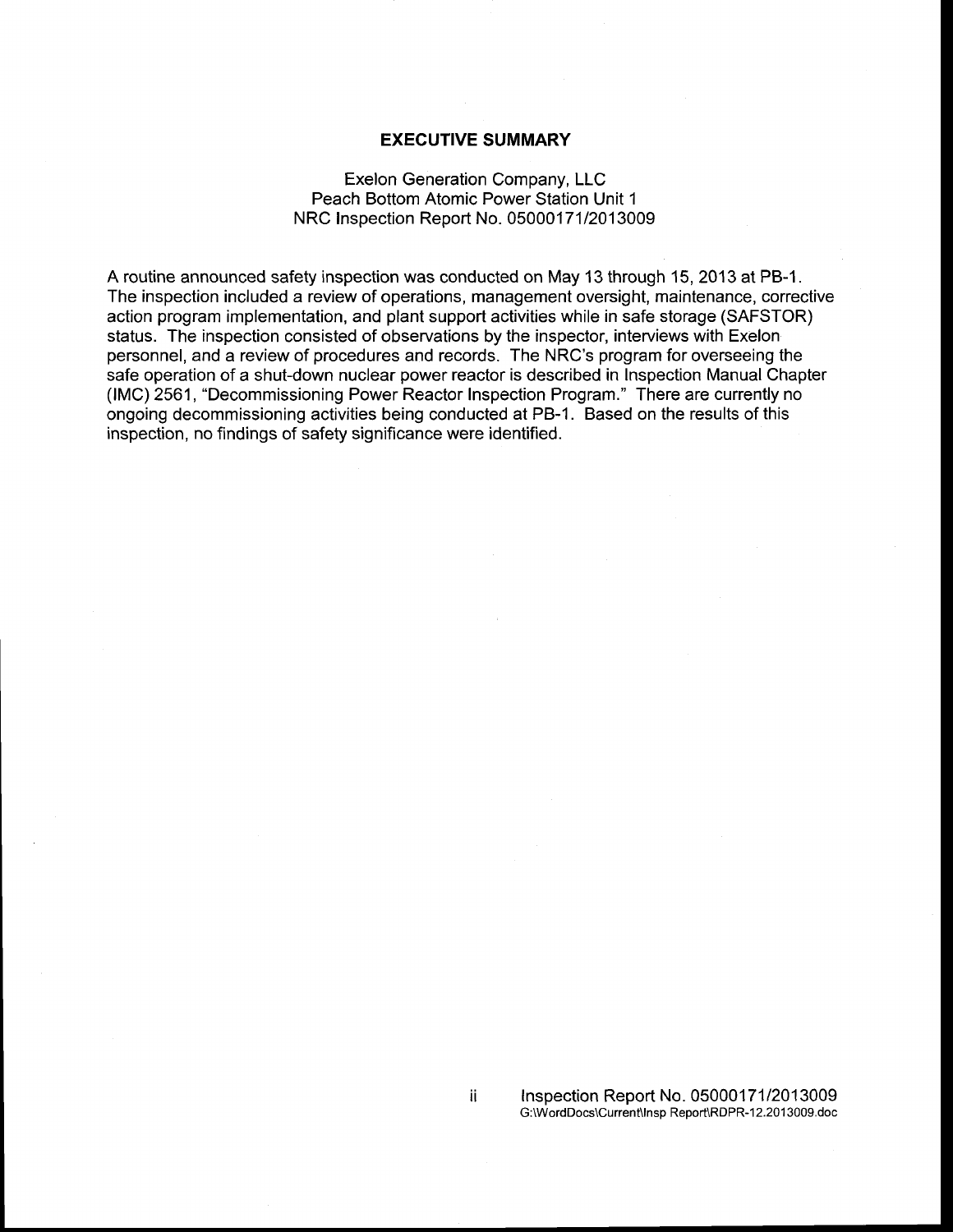### REPORT DETAILS

### 1.0 Background

PB-1 is a high temperature gas-cooled demonstration power reactor that operated from February 1966 until October 31, 1974, and has been permanently shut down and in SAFSTOR since that time. All fuel has been removed from the reactor and shipped to an offsite facility. The spent fuel pool has been drained and decontaminated, and all radioactive liquids have been removed.

The NRC's program for overseeing the safe operation of a shut-down nuclear power reactor is described in IMC 2561. The inspection consisted of observations by the inspector, interviews with Exelon personnel, and a review of procedures and records.

### SAFSTOR Performance and Status Review 2.0

### lnspection Scope (lnspection Procedures (lPs) 36801.37801.40801.62801.71801. 83750, 84750. 86750) a.

A routine announced safety inspection was conducted on May 13 through 15, 2013 at PB-1. The inspector reviewed the SAFSTOR program as outlined in the Updated Final Safety Analysis Report (UFSAR), Technical Specifications (TS), and procedure LS-PB-800, "Unit 1 Process Control Program," to assess the adequacy of management oversight of SAFSTOR responsibilities for the PB-1 facility. Specifically, the inspector reviewed the decommissioning management and staff organization and Exelon's implementation of SAFSTOR activities related to safe storage of radioactive material. The inspector discussed any design changes or modifications since the previous inspection. The inspector also conducted a tour to assess the material condition of the PB-1 facility (reactor building, containment building, radioactive waste building, and spent fuel pool building).

The inspector observed Exelon perform portions of the semi-annual surveillance test (ST), ST-H-099-960-2, "Unit 1 Exclusion Area Semi-Annual lnspection." The inspector reviewed the results of surveillance testing conducted on November '19, 2012, and May 13 and 14,2013, to ensure exclusion area barriers and personnelaccess doors to the containment building, the radioactive waste building, and the spent fuel pool building were being maintained in accordance with TS 2.1(b)1 and that water accumulation in the containment sump was less than TS 2.1(b)g limits.

The inspector reviewed activities and documentation associated with the following SAFSTOR programs: occupational exposure, radioactive effluent control, and site radiological environmental monitoring program (REMP). The inspector reviewed radioactive gaseous effluent release permits, the groundwater monitoring program, the annual REMP report, and the annual effluent release report, which included a summary of the radioactive.waste management and transportation programs.

 $\mathbf{1}$ 

Inspection Report No. 05000171/2013009 G:\WordDocs\Current\lnsp Report\RDPR-1 2.20 1 3009.doc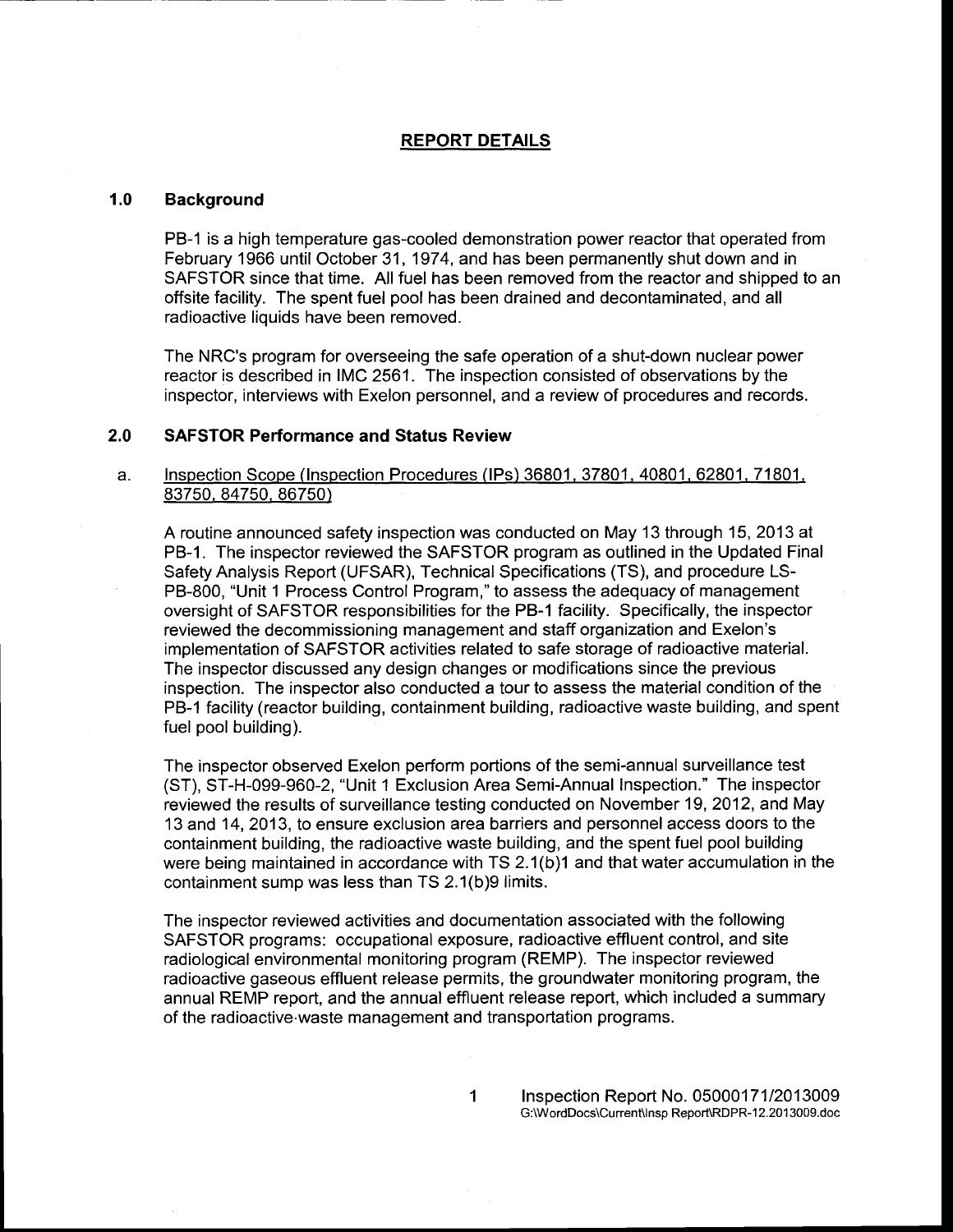The inspector reviewed the annual Decommissioning Status Report for 2012, dated March 29,2013. The inspector also reviewed corrective action program (CAP) issue reports and assignment reports associated with PB-1 to determine if issues were being properly identified and evaluated, and if corrective actions were appropriately prioritized in the CAP.

### b. Observations and Findinqs

The inspector noted that there were two personnel changes within the Exelon organization related to the SAFSTOR activities and confirmed that the staff effectively implemented SAFSTOR activities. The inspector confirmed that no design changes, or plant modifications were made since the previous inspection and PB-1 required reporting submittals were completed in accordance with TS requirements. The inspector verified that the maintenance and surveillance program for systems and components had been conducted in accordance with the TS requirements and established procedures. The inspector also verified that the semi-annual inspection was performed according to TS 2.3(b) and associated procedures. The inspector also confirmed that no dismantlement or decommissioning activities were performed since the previous inspection. The annual radiological effluent and radiological environmental monitoring reports demonstrated that all calculated doses were below regulatory dose criteria of 10 CFR 50, Appendix <sup>L</sup>

The inspector determined that issues were entered into the CAP, and prioritized and evaluated commensurate with their safety significance. Corrective actions were implemented to address identified issues and were being tracked to closure using the CAP.

#### **Conclusions** G.

There are currently no ongoing decommissioning activities being conducted at PB-1. Based on the results of this inspection, no findings of safety significance were identified.

### Exit Meeting Summary 3.0

On May 15,2013, the inspector presented the inspection results to Mike Massaro, Site Vice President, and other members of Exelon's staff. The inspector confirmed that proprietary information was not provided or examined during the inspection.

 $\overline{2}$ 

lnspection Report No. 050001 7 1 12013009 G:\Word Docs\Current\lnsp Reoort\RDPR-1 2.20 1 3009.doc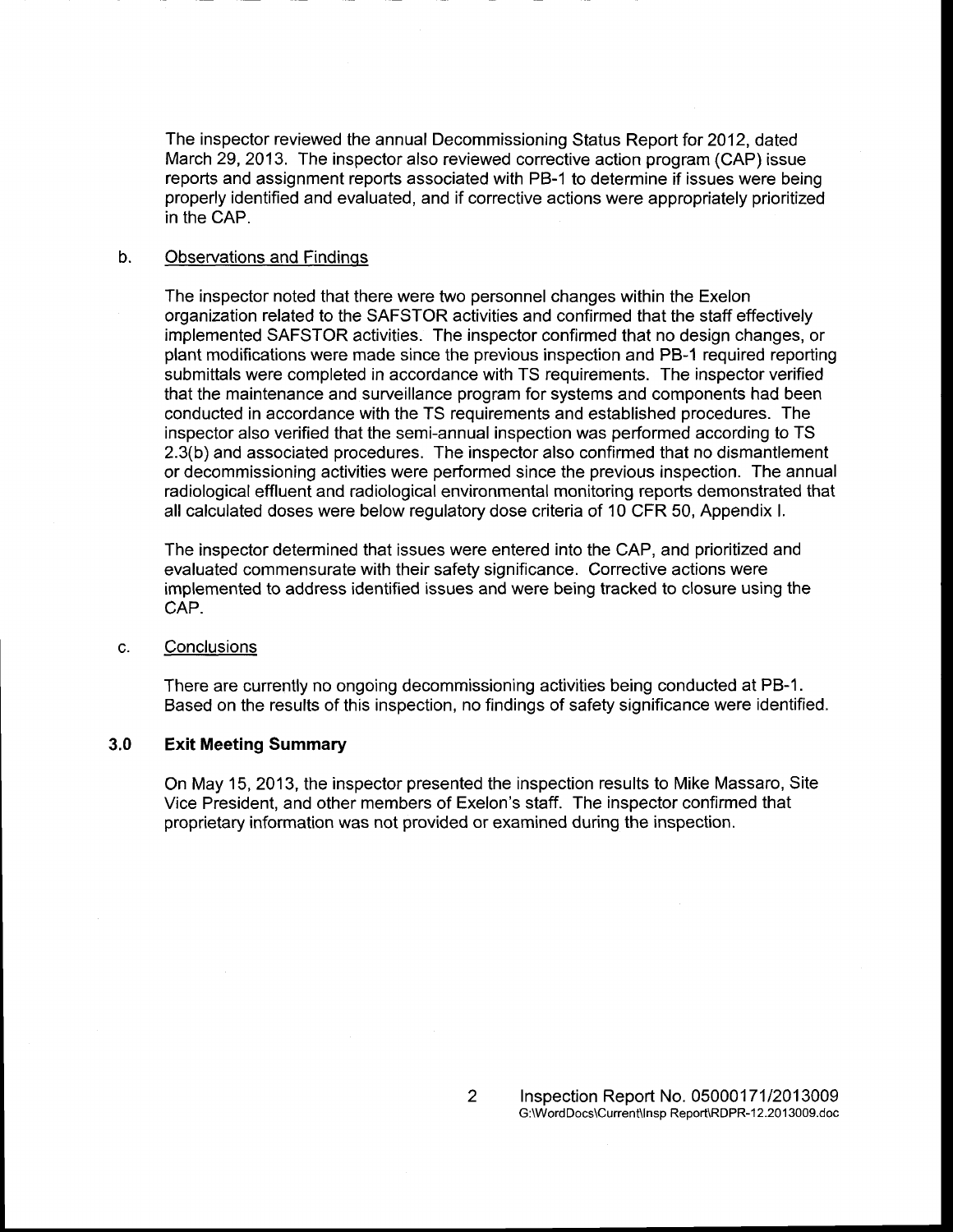## PARTIAL LIST OF PERSONS CONTACTED

## Licensee

- J. Cohen, NOS Lead Auditor
- C. Crabtree, Environmental Chemist
- D. Dullum, Regulatory Affairs Engineer
- D. Foss, Regulatory Affairs Engineer
- D. Hines, Radiation Protection Supervisor
- R. Holmes, Radiation Protection Manager
- D. Hornberger, Chemistry/Radwaste Technician
- M. Massaro, Site Vice President
- H. McCrory, Radiation Protection Technical Support Manager
- P. Navim, Plant Manager
- S. O'Dwyer, Radwaste/Environmental Supervisor
- R. Reiner, Chemistry/Environmental/Radioactive Waste Manager
- R. Salvadore, NOS Manager
- E. Schwarz, Radiochemist
- J. Stenclik, Chemistry Manager

## ITEMS OPEN. CLOSED. AND DISCUSSED

None

### LIST OF DOCUMENTS REVIEWED

UFSAR, Revision 7.0, April 2012

TS, Amendment 11, dated August 27, 2003

PBAPS Unit 1 Decommissioning Status Report - 2012, dated March 29, 2013

PBAPS Annual Radioactive Effluent Release Report 55; January 1, 2012 - December 31,2012 Liquid Effluent Release Permits, January 2012 through May 2013

Annual Radiological Environmental Operating Report 69; January 1, 2011 - December 31, 2011 REMP analysis results, January 2Q12 through May 2013

LS-PB-800, Revision 1, "Unit 1 Process Control Program"

CY-PB-200-100, Revision 0, "Entry into Unit 1 During SAFSTOR Decommissioning Status"

ST-H-099-960-2, Revision 19, "Unit 1 Exclusion Area Semi-Annual lnspection"

ST-C-095-805-2, Revision 13, "Liquid Radwaste Discharge"

SE-4, "Flood Procedure"

RP-AA-401, Revision 15, "Operational ALARA Planning and Controls"

RP-AA-600-1005, Revision 15, "Radioactive Material and Non Disposal Site Waste Shipments" Radiation Work Permit: PB1-13-10002

lssue Reports/Assignment Reports: 0 1 385686; 0 1 5 1 4069; 01 17 2342; 00877291 Engineering Change Reports: PB 11-00272

> 3 lnspection Report No. 0500017112013009 G:\WordDocs\Current\lnsp Report\RDPR-1 2.20 1 3009.doc